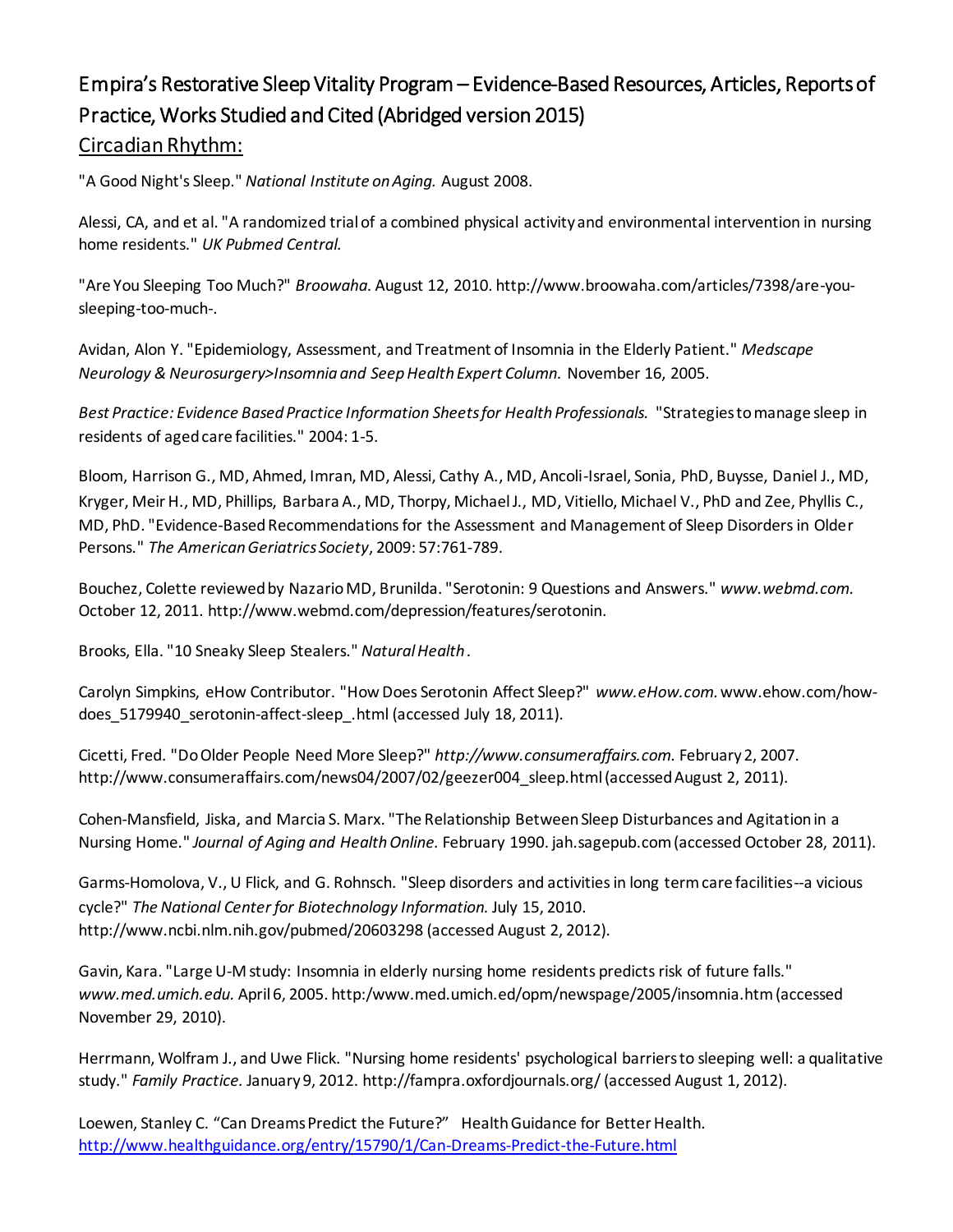Martin, Jennifer L., and Sonia Ancoli-Israel. "Sleep Disturbances in Long-Term Care." *National Center for Biotechnology Information.* http://www.ncbi.nlm.nih.gov/pmc/articles/PMC2215778/ (accessed February 7, 2011).

Pihlajamaa-Glimmerveen, Loes. "Biological Clocks." *www.glimmerveen.nl.* 2005. http://www.glimmerveen.nl/le/biological\_clock.html.

Smyth, Carole, MSN, APRN, BC, ANP/GNP, Montefiore Medical Center. "The Pittsburgh Sleep Quality Index (PSQI)." *try this: From the Hartford Institute for Geriatric Nursing, New York University, College of Nursing.* Journal of Psychiatric Research, ND ND, 2012.

Stepnowsky, Carl J., and Sonia Ancoli-Israel. "Sleep and Its Disorders in Seniors." *The National Center for Biotechnology Information .* http://www.ncbi.nlm.nih.gov/pmc/articles/PMC2516307/ (accessed January 28, 2011).

Weldemichael, D. and Grossberg, G.T., "Circadian Disturbances in Patients with Alzheimer's Disease." International Journal of Alzheimer's Disease, 2010.

"What Happens When You Sleep?" *National Sleep Foundation.* http://www.sleepfoundation.org/article/how-sleepworks/what-happens-when-you-sleep (accessed November 29, 2013).

## **Aggression and Violence:**

Barnes, Christopher M. "Sleep Well for a Safe Workplace," Huffpost Healthy Living. August 21, 2013. http://www.huffingtonpost.com/christopher-m-barnes/sleep-workplace-accidents\_b\_3479572.html

"Combative Residents in Long Term Care." Medical Mutual Insurance Company of Maine: Risk Management Practice Tip. https://www.medicalmutual.com/risk/tipDetails.php?sP=2&IDtP=130

Kamphuis, J., et al. "Poor Sleep as a Potential Causal Factor in Aggression and Violence." Journal of Sleep Medicine. Vol. 13(4). Pp. 317-334. April 2012.

Meerio, P., et al, "Restricted and Disrupted Sleep: Effects on Autonomic Function, Neuroendocrine Stress Systems and Stress Responsivity." Journal of Sleep Medicine. Vol. 12(3). Pp. 197-210. June 2008.

Myers, Bill. "Resident-on-Resident Violence Draws Attention." Provider Magazine. Page 10. February 2015.

Rosen, T., et al. "Resident-to-Resident Aggression in Long-Term Care Facilities: Insights from focus Groups of Nursing Home Residents and Staff." Journal of the American Geriatric Society, 56(8), 1398-1409. August 2008.

Spam, Paula. "Aggressive Neighbors in the Nursing Home." The New York Times. November 25, 2014.

## **Noise:**

Cohen-Mansfield, Jiska, and Marcia S. Marx. "The Relationship between Sleep Disturbances and Agitation in a Nursing Home." *Sage Journals Online.* http://jah.sagepub.com/content/2/1/42.abstract (accessed February 7, 2011).

Connor, Alison, and Elizabeth Ortiz. "Staff Solutions for Noise Reduction in the Workplace." *The Permanente Journal*, 2009: 23-27.

Englehardt, Kirk J. *Quiet on the Hall: Researchers Search for Ways to Reduce Noise and Improve Sleep in Nursing Homes.* Georgia Tech Rearch Institute.

*Evidence-Based Design Meets Evidence-Based Medicine: The Sound Sleep Study.* The Center for Health Design Research Coalition, Harvard Medical School, 2010.

https://www.healthdesign.org/sites/default/files/Validating%20Acoustic%20Guidelines%20for%20HC%20Facilities\_ Sound%20Sleep%20Study.pdf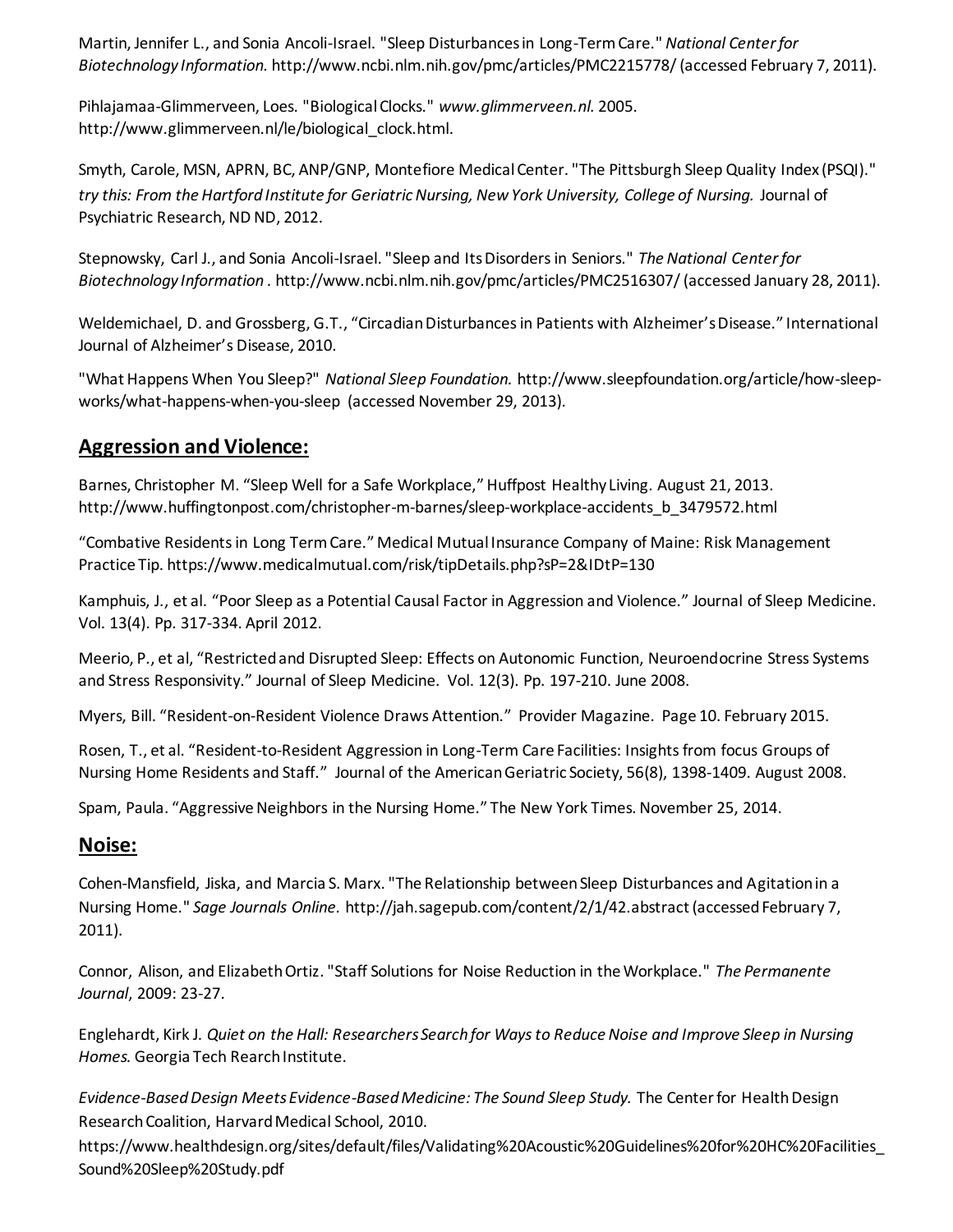Joosse, L.L. "Sound levels in nursing homes." *The National Center for Biotechnology Information.* August 2011. http://www.ncbi.nlm.nih.gov/pubmed/21485989 (accessed November 10, 2011).

Martin, Jennifer, and Sonia Ancoli-Israel. "Sleep Disturbances in Long-Term Care." *The National Center for Biotechnology Information.* February 2008. http://www.ncbi.nlm.nih.gov/pmc/articles/PMC2215778/?tool=pmcentrez (accessed October 28, 2011).

Mazer, Susan E. "Stop The Noise." *Patient Safety and Quality Healthcare.* March/April 2005. http://www.psquh.com/marapr05/noise.html (accessed October 3, 2011).

Neergaard, Lauran. "Noisy hospitals need Rx for quiet as patients rest." *Yahoo! News.* June 12, 2012. http://news.yahoo.com/noisy-hospitals-rx-quiet-patients-rest-212014903.html (accessed June 21, 2012).

## **Light:**

LINK, Executive White Paper Series, "Promoting Elder Wellness with Artificial Light." February 2015.

Beil, Laura. "In Eyes, a Clock Calibrated by Wavelengths of Light." *The New York Times.* The New York Times, July 4, 2011.

"Blue Lighting Up The Human Brain At Work." *ScienceDaily.* November 30, 2007. http://www.schiencedaily.com/releases/2007/11/071130232132.htm (accessed December 14, 2011).

"Brillianz Ltd." *Lux, Lumen and Watts, What's the Difference.* 2006.

Buscemi, N, and et al. "Melatonin for Treatment of Sleep Disorders." *National Center for Biotechnology Information.*

"Color Temperature Chart." *Light Bulbs Direct.com.* http://www.lightbulbsdirect.com/page/001/CTGY/ColorTemp (accessed November 21, 2011).

Dowling, Glenna A., and et al. "Effect of timed bright light treatment for rest-activity disruption in institutionalized patients with Alzheimer's disease." *The National Center for Biotechnology Information .* August 2008. http://www.ncbi.nlm.nih.gov/pmc/articles/PMC2387133/.

Dowling, Glenna, and et al. "Effect of morning bright light treatment for rest-activity disruption in institutionalized patients with severe Alzheimer's disease." *The National Center for Biotechnology Information .* June 2005. http://www.ncbi.nlm.nih.gov/pmc/articles/PMC2387132/?tool=pubmed (accessed February 13, 2012).

Edwards, L., and P. Torcellini. *A Literature Review of the Effects of Natural Light on Building Occupants.* Technical Report, Colorado: National Renewable Energy Laboratory, 2002.

Figueiro, M.G., and et al. "Tailored lighting intervention improves measures of sleep, depression, and agitation in persons with Alzheimer's disease and related dementia living in long-term care facilities." *Clinical Interventions in Aging,* Septembber 2014, 1527 -1537.

#### **Sleep Environment:**

*Evidence-Based Design Meets Evidence-Based Medicine: The Sound Sleep Study.* The Center for Health Design Research Coalition, Harvard Medical School, 2010.

Fragala, Guy, Bonnie Perry, and Maren Fragala. "Examining Bed Width as a Contributor to Risk of Falls From Bed in Long-Term Care." *Annals of Long-Term Care.* 2012. http://www.annalsoflongtermcare.com/article/examining-bedwidth-contributor-risk-falls-bed-long-term-care.

Hiatt, Lorraine G. " Energize Your Interior Design." *Pioneer Network 2012.* 2012. 11.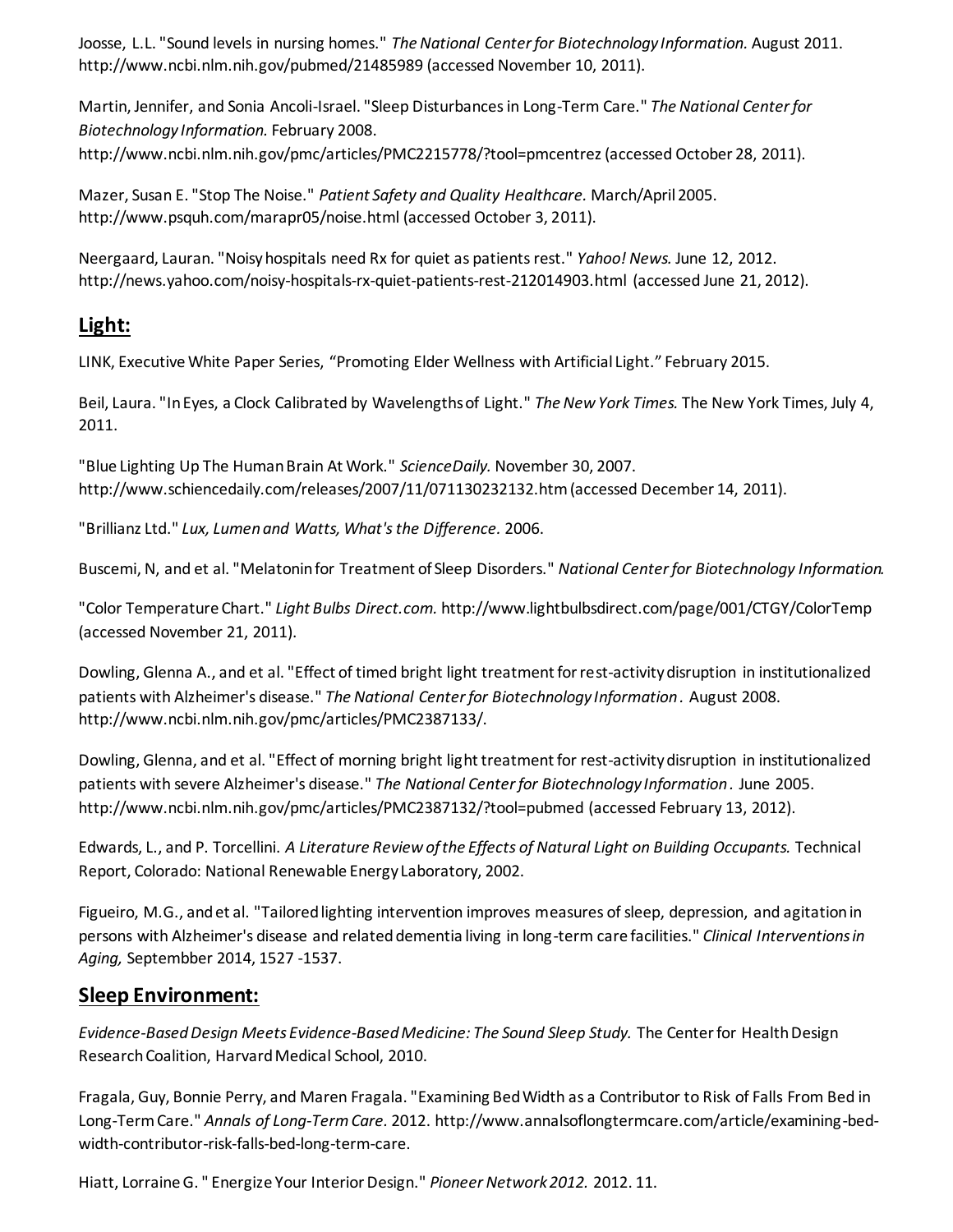"The Sleep Environment." *National Sleep Foundation.* http://www.sleepfoundation.org/article/how-sleepworks/the-sleep-environment (accessed November 29, 2010).

# **Napping:**

Hays, JC, and DG, Foley, DJ Blazer. "Risk of Napping: Excessive Datime Sleepiness and Mortality in an Older Community Population." *The National Center for Biotechnology Information.* June 1996. http://www.ncbi.nlm.nih.gov/pubmed/8642162.

"Link Between Sleep Fragmentation And Daytime Napping In Older Adults." *ScienceDaily.* May 1, 2008. http://www.sciencedaily.com/releases/2008/05/080501062805.htm (accessed August 11, 2011).

Mayo Clinic staff. "Napping: Do's and don't for healthy adults." *Mayo Clinic.com.* October 5, 2010. http://www.mayoclinic.com/health/napping/MY01383/METHOD=print (accessed May 25, 2012).

"Mortality Risk Greater For Elderly Women Who Nap Daily." *ScienceDaily.* March 10, 2009. http://www.sciencedaily.com/releases/2009/03/09034121138.htm (accessed August 11, 2011).

Smith, Melinda, Joanna Saisan, and Robert Segal. "How to Sleep Better: Tips for Getting a Good Night's Sleep." *Helpguide.org.* June 2011. http://www.helpguide.org/life/sleep\_tips.htm (accessed August 4, 2011).

"Women Who Nap Have Greater Risk of Dying." *Jezebel.com.*

# **Medications:**

Alessi, C.A., J.L. Martin, A.P. Webber, E. Cynthia Kim, J.O. Harker, and K.R. Josephson. "Randomized, controlled trial of a nonpharmacological intervention to improve abnormal sleep/wake patterns in nursing home residents Abstract." *National Center for Biotechnology Information .* May 2005. http://www.ncbi.nlm.nih.gov/pubmed/15877555 (accessed August 2, 2012).

Brault J, et al "Treatment efficacy of exogenous melatonin for insomnia in older adults: A meta-analysis." *Associated Professional Sleep Societies.* (*APSS)* 2012; Abstract 0671.

Buscemi, Nina, PhD. and et al. "Melatonin for Treatment of Sleep Disorders," *Agency for Healthcare Research and Quality U.S. Department of Health and Human Services.* AHRQ Publication No. 05-E002-2, November 2004. <http://archive.ahrq.gov/downloads/pub/evidence/pdf/melatonin/melatonin.pdf>

Fulghum Bruce, Debra. "Nutraceutical Update: Melatonin." *LifeExtension Magazine.* June 2007. http://www.lef.org/Health-Wellness/LECMS/PrintVersionMagic.aspx?CmsID=114887 (accessed January 21, 2013).

Ouslander, J.G., B.R. Connell, D.L. Bliwise, Y. Endeshaw, P. Griffiths, and J.F. Schnelle. "A nonpharmacological intervention to improve sleep in nursing home patients: results of a controlled clinical trial." *National Center for Biotechnology Information.* January 2006. http://www.ncbi.nlm.nih.gov/pubmed/16420196 (accessed October 28, 2011).

Rabin, Roni Caryn. "New Worries About Sleeping Pills." *New York Times.* March 12, 2012. http://well.blogs.nytimes.com/2012/03/12/new-worries-about-sleeping-pills/? r=0.

Shomon, Mary. "About.com." *Should You Take Your Thyroid Medication at Night?* January 5, 2011. http://thyroid.about.com/od/thyroiddrugstreatments/a/bedtime.htm.

Simpson, Katherine M. "Medications and Sleep in Nursing Home Residents With Dementia." *Journal of the American Psychiatric Nurses Association; vol. 12 no. 5*, October 2006: 279.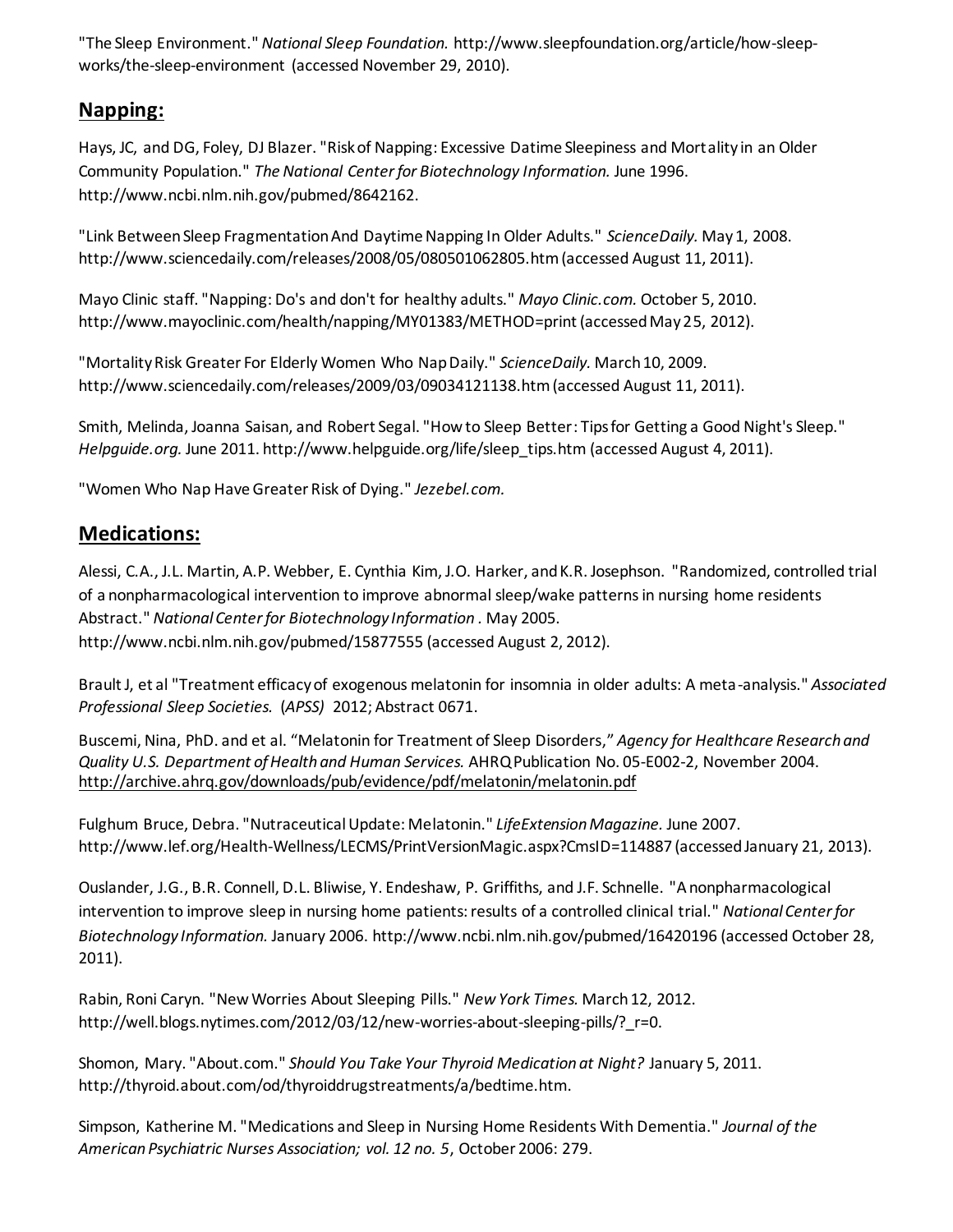Simpson, Katherine M., Kathy Culpepper Richards, Carol A. Enderlin, Patricia S. O'Sullivan, and Melissa and Koehn. "Medications and Sleep in Nursing Home Residents With Dementia." *American Psychiatric Nurses Association*, 2006: 279-285.

[Wade, A. G.](http://www.ncbi.nlm.nih.gov/pubmed?term=Wade%20AG%5BAuthor%5D&cauthor=true&cauthor_uid=17875243) and et al. "Prolonged release melatonin in the treatment of primary insomnia: evaluation of the age cut-off for short- and long-term response." *[Current Medical Research and Opinion.](http://www.ncbi.nlm.nih.gov/pubmed/21091391)* January 27, 2011 (1):87-98. doi:10.1185/03007995.2010.537317[. http://www.ncbi.nlm.nih.gov/pubmed/21091391](http://www.ncbi.nlm.nih.gov/pubmed/21091391)

Wade, A. G. and et al. "Efficacy of prolonged release melatonin in insomnia patients aged 55-80 years: quality of sleep and next-day alertness outcomes." *[Current Medical Research and Opinion.](http://www.ncbi.nlm.nih.gov/pubmed/17875243)* Glasgow, UK. October 23, 2007 (10):257-605.

Walsh, Nancy. "Hip Fractures High with Newer Sleeping Pills." *MedPage Today, LLC.* October 15, 2012. http://www.medpagetoday.com/MeetingCoverage/ASBMR/35311 (accessed October 18, 2012).

Wright, Kenneth. "Popular sleep medicine puts older adults at risk for falls, cognitive impairment." *EurekaAlert!* January 13, 2011. http://www.eurekalert.org/pub\_releases/2011-01/uoca-psm011211.php (accessed January 18, 2011).

#### **Continence / Repositioning Needs:**

Bergstrom, Nancy, PhD., U of Texas, Houston "Turning for Ulcer ReductionN," Journal of the American Geriatrics Society, Vol. 61, Issue 10, Pages 1705–1713, October 2013[. http://onlinelibrary.wiley.com/doi/10.1111/jgs.](http://onlinelibrary.wiley.com/doi/10.1111/jgs.12440/pdf)  [12440/pdf](http://onlinelibrary.wiley.com/doi/10.1111/jgs.12440/pdf)

Durrant, Joanna, PhD. Snape, Jeremy, PhD. "Urinary incontinence in nursing homes for older people." King's Mill Hospital, Sutton in Ashfield, Nottingham NG17 4JL, UK. Age and Ageing 2003; 32: 12–18. British Geriatrics Society, 2003.

Kolus, Kevin. "Muscle training treats urinary incontinence for older women, study finds." *Long-Term Living Magazine.* April 10, 2012. http://www.ltlmagazine.com/new-item/muscle-training-treats-urinary-incontinenceolder-women-study-finds (accessed April 13, 2012).

Lundgren, Jeri, RN, BSN, CWS. Wound Care Advisor, "Turning Programs Hinder a Good Night's Sleep." March/April 2014, Vol. 3 No. 2. <http://woundcareadvisor.com/turning-programs-hinder-a-good-nights-sleep-vol3-no2/>

National Pressure Ulcer Advisory Panel, European Pressure Ulcer Advisory Panel and Pan Pacific Pressure Injury Alliance. *Prevention and Treatment of Pressure Ulcers: Clinical Practice Guideline.* Emily Haesler (Ed.). Cambridge Media: Osborne Park, Western Australia; 2014. Pages 91-117[. www.npuap.org](http://www.npuap.org/)

[Ouslander,](http://www.researchgate.net/researcher/38557241_J_G_Ouslander/) J.G[. Buxton,](http://www.researchgate.net/researcher/33036010_W_G_Buxton/) W.G[. Al-Samarrai,](http://www.researchgate.net/researcher/39962049_N_R_Al-Samarrai/) N. R . [Cruise,](http://www.researchgate.net/researcher/38773237_P_A_Cruise/) P. A. [Alessi,](http://www.researchgate.net/researcher/40081353_C_Alessi/) C. [Schnelle](http://www.researchgate.net/researcher/38562481_J_F_Schnelle/) J. F. "Nighttime urinary incontinence and sleep disruption among nursing home residents." Division of Geriatric Medicine and Gerontology, Wesley Woods Geriatric Center at Emory University, Atlanta, Georgia 30329, USA[. Journal of the American](http://www.researchgate.net/journal/0002-8614_Journal_of_the_American_Geriatrics_Society)  [Geriatrics Society](http://www.researchgate.net/journal/0002-8614_Journal_of_the_American_Geriatrics_Society) (Impact Factor: 3.98). 05/1998; 46(4):463-6.

Schnelle, J.F., J.G. Ouslander, S.F. Simmons, and C.A. Alessi. "The nighttime environment, incontinence care, and sleep disruption in nursing homes." *National Center for Biotechnology Information.* September 1993. http://www.ncbi.nlm.nih.gov/pubmed/8409176 (accessed February 7, 2011).

[Schnelle,](http://www.researchgate.net/researcher/38562481_J_F_Schnelle/) J. F. [Cruise,](http://www.researchgate.net/researcher/38773237_P_A_Cruise/) P. A. [Alessi,](http://www.researchgate.net/researcher/40081353_C_A_Alessi/) C. A. [Al-Samarrai,](http://www.researchgate.net/researcher/39962049_N_Al-Samarrai/) N. [Ouslander,](http://www.researchgate.net/researcher/38557241_J_G_Ouslander/) J. G.Borun. "Individualizing nighttime incontinence care in nursing home residents." Center for Gerontological Research, UCLA School of Medicine, Los Angeles, CA, USA. [Nursing Research](http://www.researchgate.net/journal/0029-6562_Nursing_Research) (Impact Factor: 1.56). 01/1998; 47(4):197-204. DOI:10.1097/00006199- 199807000-00004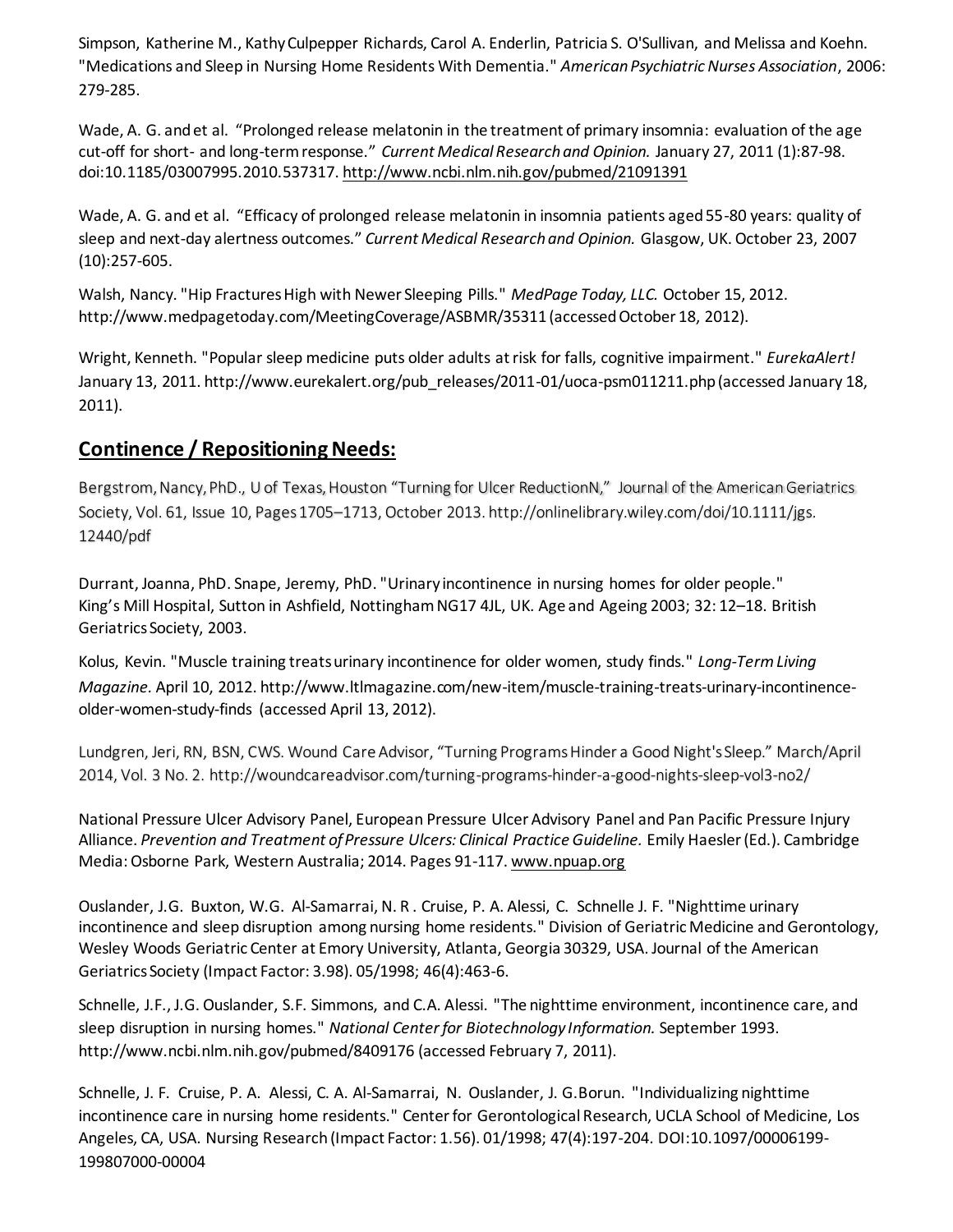"TENA assists in implementing an Individualized Care program and the results are impactful at the Resident care & operational levels." *TENA Solutions: A Case Study.* 2013.

# **Activity/ Inactivity:**

[Baron K. G.](http://www.ncbi.nlm.nih.gov/pubmed?term=Baron%20KG%5BAuthor%5D&cauthor=true&cauthor_uid=23946713)[, Reid, K. J.](http://www.ncbi.nlm.nih.gov/pubmed?term=Reid%20KJ%5BAuthor%5D&cauthor=true&cauthor_uid=23946713), [Zee, P. C.](http://www.ncbi.nlm.nih.gov/pubmed?term=Zee%20PC%5BAuthor%5D&cauthor=true&cauthor_uid=23946713) "Exercise to improve sleep in insomnia: exploration of the bidirectional effects." *[Journal of Clinical Sleep Medicine.](http://www.ncbi.nlm.nih.gov/pubmed/23946713)* August 15; 2013, 9(8):819-824.

"Effect of exercise on depression severity in older people: systematic review and teta-analysis of randomised controlled trials." *British Journal of Psychiatry.* September 6, 2012. http://www.mdlinx.com/family-medicine/printpreview.cfm/4194041/depression-exercise (accessed October 11, 2012).

Reid, Kathryn J., Kelly Glazer Baron, Brandon Lu, Erik Naylor, Lisa Wolfe, and Phyllis C. Zee. "Aerobic exercise improves self-reported sleep and quality of life in older adults with insomnia." *National Center for Biotechnology Information.* September 1, 2010. http://www.ncbi.nlm.nih.gov/pmc/articles/PMC2992829/.

[Yang P.Y.](http://www.ncbi.nlm.nih.gov/pubmed?term=Yang%20PY%5BAuthor%5D&cauthor=true&cauthor_uid=22884182), [Ho, K.H.](http://www.ncbi.nlm.nih.gov/pubmed?term=Ho%20KH%5BAuthor%5D&cauthor=true&cauthor_uid=22884182)[, Chen, H.C.](http://www.ncbi.nlm.nih.gov/pubmed?term=Chen%20HC%5BAuthor%5D&cauthor=true&cauthor_uid=22884182)[, Chien, M.Y.](http://www.ncbi.nlm.nih.gov/pubmed?term=Chien%20MY%5BAuthor%5D&cauthor=true&cauthor_uid=22884182), "Exercise training improves sleep quality in middle-aged and older adults with sleep problems: a systematic review." *Journal of Physiotherapy.* 2012; 58(3):157-163.

## **Diet and Fluids:**

Afaghi, Ahmad, et al. "High-glycemic-index carbohydrate meals shorten sleep onset." Exercise & Sport Medicine. University of Sydney, Australia. Journal of the American Society for Nutrition. 2007.

Alice! Health Promotion at Columbia University. "Serotonin's Effect on the Human Body." *Go Ask Alice!* January 27, 1995. http://goaskalice.columbia.edu/serotonin-and-foods.

"Best Bedtime Stacks." *Ask Dr Sears.com.* http://www.askdrsears.com/topics/family-nutrition/foods-sleep/bestbedtime-snacks (accessed August 4, 2011).

"Best Dinners for Sleep." *Ask Dr Sears.com.* http://www.askdrsears.com/topics/family-nutrition/foods-sleep/bestdinners-sleep (accessed August 4, 2011).

Chaput, Jean-Phillippe, and Angelo Tremblay. "Adequate sleep to imprve the treatment of obesity." *Canadian Medical Association Journal.* September 17, 2012. http://www.cmaj.ca/search?fulltext=Adequate+sleep+to+improve+the+treatment+of+obesity&submit=yes.

"Foods that Help you Sleep." *Ask Dr Sears.com.* http:www.askdrsears.com/topics/family-nutrition/foodssleep/foods-help-you-sleep (accessed August 4, 2011).

Garcia, Jose M., Hossein Sharafkhaneh, Hirshkowitz, Elkhatib, and Sharafkhaneh. "Weight and Metabolic Effects of CPAP in Obstructive Sleep Apnea Patients With Obesity." *Respiratory Research.* June 15, 2011. http://respiratoryresearch.com/content/12/1/80 (accessed May 21, 2013).

"Insomnia: Studies Confirm Calcium And Magnesium Effective." *Medical News Today.* September 8, 2009. www.medicalnewstoday.com/releases/163169.php.

Lucas, Michel, et al. "Coffee, Caffeine, and Risk of Depression Among Women." *JAMA Internal Medicine.* September 26, 2011. http://archinte.jamanetwork.com/article.aspx?articleid=1105943 (accessed October 14, 2011).

Mayo Clinic Staff. "Foods that help you sleep." *MayoClinc.com.* April 14, 2011. http://www.mayoclinic.com/health/foods-that-help-you-sleep/AN01582/METHOD=print (accessed August 4, 2011).